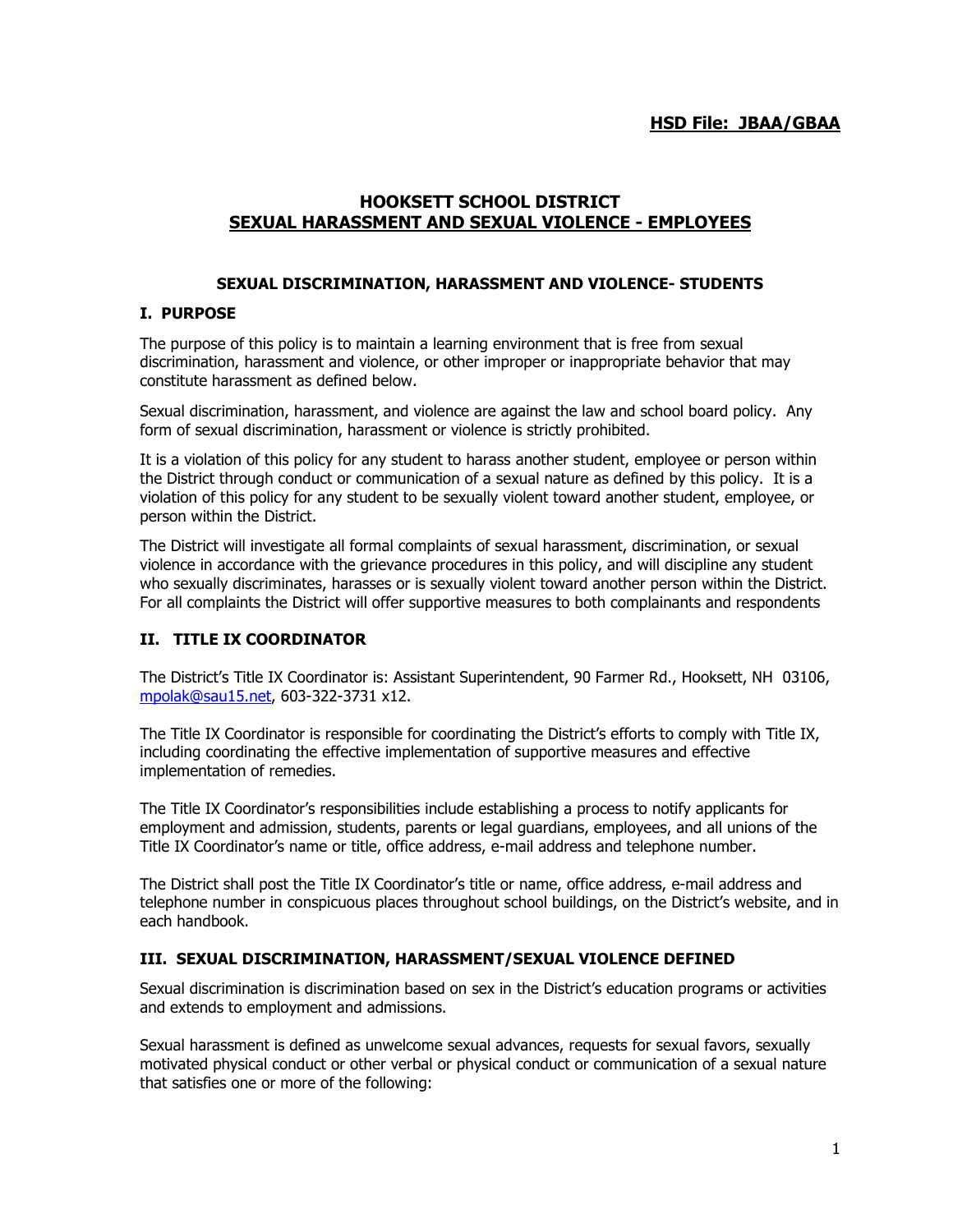- 1. An employee of the District conditions the provision of an aid benefit, or service on an individual's participation in unwelcome sexual conduct;
- 2. Unwelcome conduct determined by a reasonable person to be so severe, pervasive, and objectively offensive that it effectively denies a person equal access to the District's education program or activity; or
- 3. Sexual assault as defined in 20 U.S.C. §1092(f)(6)(A(v) dating violence as defined in 34 U.S.C. §12291(a)(10), domestic violence as defined in 34 U.S.C. §12291(a)(8) or stalking as defined in 34 U.S.C. §12291(a)(30).

Sexual harassment may include, but is not limited to:

- 1. Verbal harassment and/or abuse of a sexual nature;
- 2. Subtle pressure for sexual activity;
- 3. Inappropriate patting, pinching or other touching;
- 4. Intentional brushing against a person's body;
- 5. Demanding sexual favors accompanied by implied or overt threats;
- 6. Demanding sexual favors accompanied by implied or overt promises of preferential treatment;
- 7. Any sexually motivated unwelcome touching; or
- 8. Sexual violence that is a physical act of aggression that includes a sexual act or sexual purpose.

Throughout this policy reference to sexual harassment includes sexual discrimination and violence.

# **IV. REPORTING PROCEDURES**

Any student who believes he or she has been the victim of sexual harassment should report the alleged act(s) immediately to a school district employee. That employee shall then report the allegation immediately to an appropriate District official, as designated by this policy. The District encourages the reporting student to use the report form available from the Principal of each building or available from the Superintendent's office.

- 1. In each building, the Principal is the person responsible for receiving oral or written reports of sexual harassment. Upon receipt of a report, the Principal must notify the Title IX Coordinator immediately without screening or investigating the report. If the report was given verbally, the Principal shall reduce it to written form within twenty-four (24) hours and forward it to the Title IX Coordinator. Failure to forward any sexual harassment report or complaint as provided herein will result in disciplinary action. If the complaint involves the building Principal or designee the complaint shall be filed directly with the Title IX Coordinator.
- 2. The designated person to receive any report or complaint of sexual harassment and sexual violence is the Title IX Coordinator. If the complaint involves the Title IX Coordinator, the complaint shall be filed directly with the Superintendent.
- 3. Any person may also report sexual harassment in person, by mail, telephone or e-mail to the Title IX Coordinator at any time including non-business hours.
- 4. Submission of a complaint or report of sexual harassment will not affect the student's standing in school, grades, assignments, or right to attend school and receive and education. The use of formal reporting forms provided by the District is voluntary. Certain students, especially younger children, may not be able to submit a written complaint. In such cases,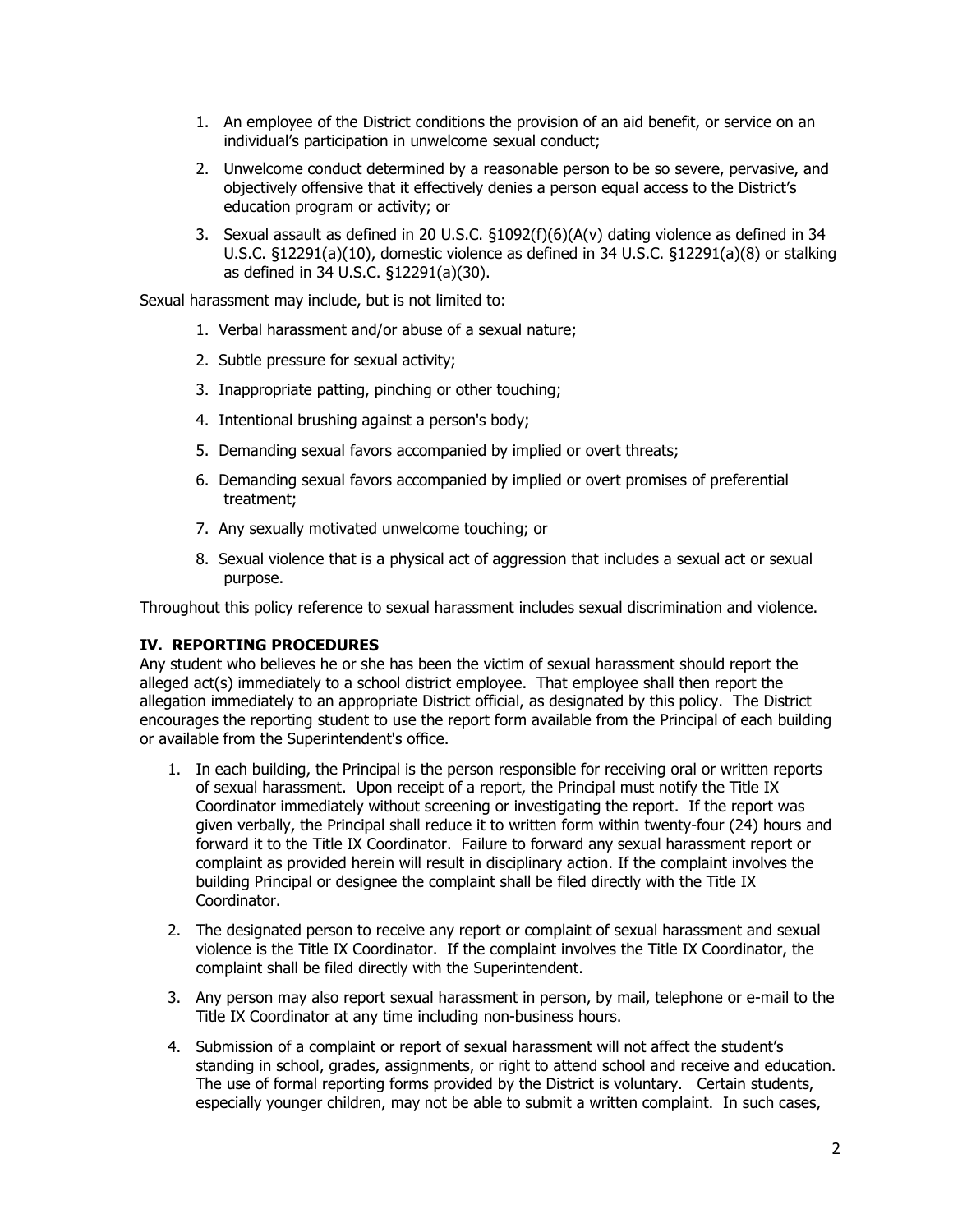the District will make available alternate methods of filing complaints.

### **V. DISTRICT'S RESPONSE TO ALL COMPLAINTS OF SEXUAL HARASSMENT**

The District will respond promptly and in a manner that is reasonable in light of the known circumstances when it has actual knowledge of sexual harassment in its education programs or activities. Actual knowledge means notice to any employee of the District. Education programs or activities are locations, events, or circumstances over which the District exercised substantial control over both the alleged perpetrator of sexual harassment (the respondent) and the context in which the sexual harassment occurs.

The District will treat complainants and respondents equitably by offering supportive measures and following the grievance process before the imposition of any disciplinary sanctions or other nonsupportive measures against the respondent. The District may place an employee on administrative leave during the pendency of the grievance process.

The District may remove a respondent from its education programs or activities on an emergency basis based upon an individualized safety and risk analysis that determines that the respondent poses an immediate threat to the physical health or safety of any student or other individual arising from the allegations of sexual harassment. The District shall provide the respondent with notice and an opportunity to challenge the decision immediately upon removal.

When the complainant and/or respondent are minor students, notices shall be provided to the student's parent or legal guardian.

The Title IX Coordinator will promptly contact the complainant to discuss the availability of supportive measures, consider the complainant's wishes with respect to supportive measures, inform the complainant of the availability of supportive measures with or without the filing of a formal complaint, and explain to the complainant the process for filing a formal complaint.

These provisions do not modify rights under the IDEA, Section 504, or the ADA.

The District's response shall not restrict rights protected by the United States Constitution including the First, Fifth, and Fourteenth Amendments.

# **VI. SUPPORTIVE MEASURES**

Supportive measures are non-disciplinary, non-punitive individualized services offered as appropriate, as reasonably available, and without fee or charge to the complainant or the respondent before or after the filing of a formal complaint or where no formal complaint has been filed which are designed to restore or preserve equal access to the District's education program or activity without unreasonably burdening the other party, including measures designed to protect the safety of all parties or the District's educational environment, or deter sexual harassment. Supportive measures may include counseling, extensions of deadlines or other course-related adjustments, modifications of work or class schedules, shadowing, mutual restrictions on contact between parties, changes in work or school locations, leaves of absence, increased security and monitoring of certain areas of the school, and other similar measures.

The District will maintain as confidential any supportive measures provided to the complainant or respondent, to the extent that maintaining such confidentiality would not impair the ability of the District to provide the supportive measures.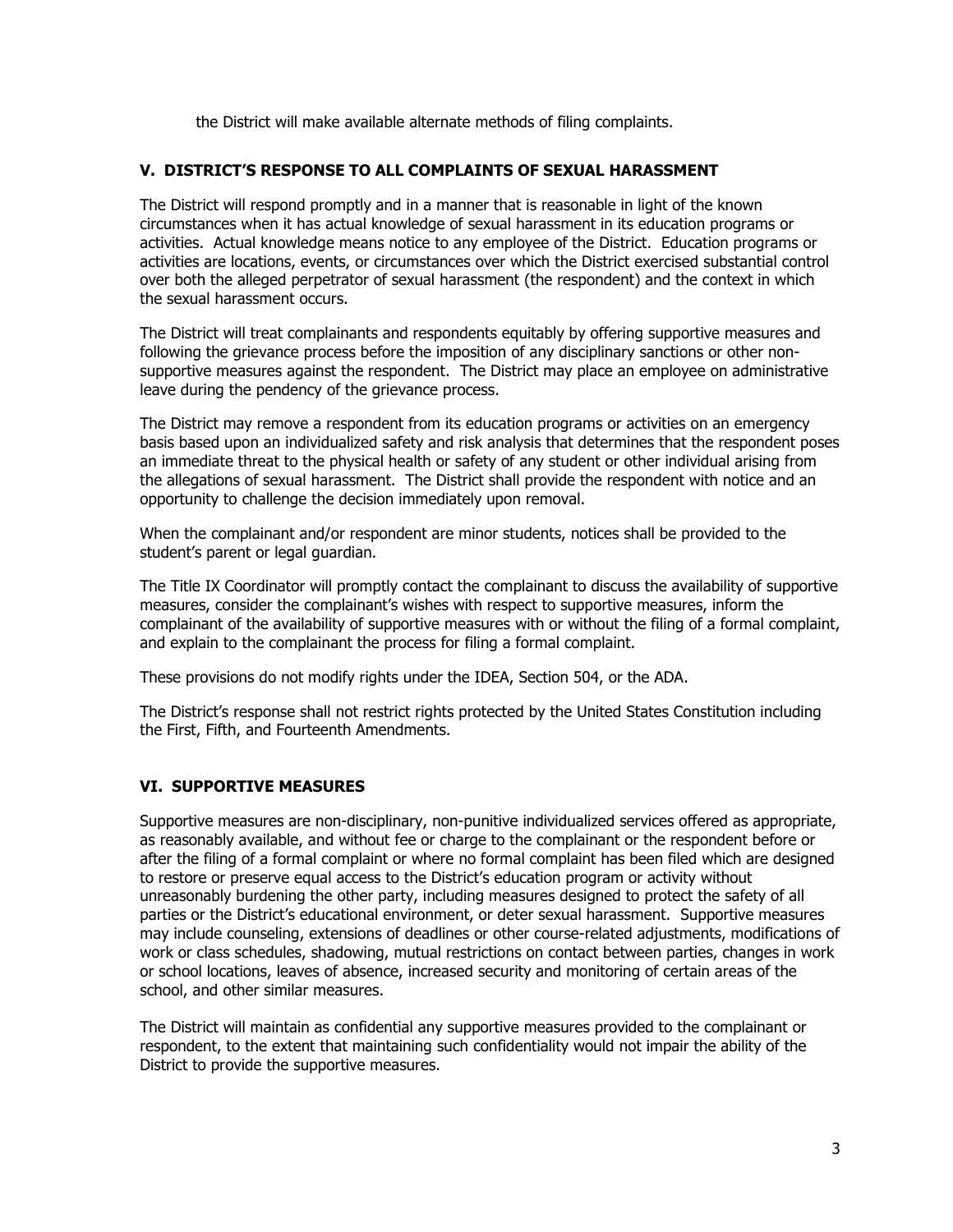### **VII. FORMAL COMPLAINTS**

A formal complaint is a document filed by a person who is alleged to be the victim of conduct that could constitute sexual harassment (the complainant) or signed by the Title IX Coordinator and requesting that the District investigate the allegation of sexual harassment. The formal complaint may be filed with the Title IX Coordinator in person, by mail, or e-mail and must contain the complainant's physical or digital signature or otherwise indicate that the complainant is the person filing the formal complaint.

Parents or legal guardians may file complaints on behalf of their children.

The complainant's wishes with respect to investigating a complaint should be respected unless the Title IX Coordinator determines that the Title IX Coordinator's signing a formal complaint over the complainant's wishes is not clearly unreasonable in light of the known circumstances.

The Title IX Coordinator may in his/her discretion consolidate formal complaints where the allegations arise out of the same facts.

In response to a formal complaint, the District will follow the grievance procedures in this policy.

# **VIII. GRIEVANCE PROCEDURE FOR FORMAL COMPLAINTS**

A. Notice of Allegations

The Title IX Coordinator upon receipt of a formal complaint shall provide written notice to the complainant and respondent of the following:

- 1. The allegations including the date and location of the alleged incident, if known;
- 2. A statement that the respondent is presumed not responsible for the alleged conduct and a determination of responsibility will be made at the conclusion of the grievance process;
- 3. The complainant and respondent may have an advisor of their choice who may but is not required to be an attorney and may inspect and review evidence during the investigation;
- 4. Provisions in the District's code of conduct that prohibit knowingly making false statements or knowingly submitting false information;
- 5. A copy of this Title IX policy.
- B. Grievance Procedure Requirements
	- 1. Both the complainant and respondent shall have an equal opportunity to submit and review evidence throughout the investigation;
	- 2. The District will use trained Title IX personnel to objectively evaluate all relevant evidence without prejudgment of the facts at issue and free from conflicts of interest or bias for or against either party.
	- 3. The District will protect the parties' privacy by requiring a party's written consent before using the party's medical, psychological or similar treatment records during a grievance process.
	- 4. The District will obtain the parties' voluntary written consent before using any kind of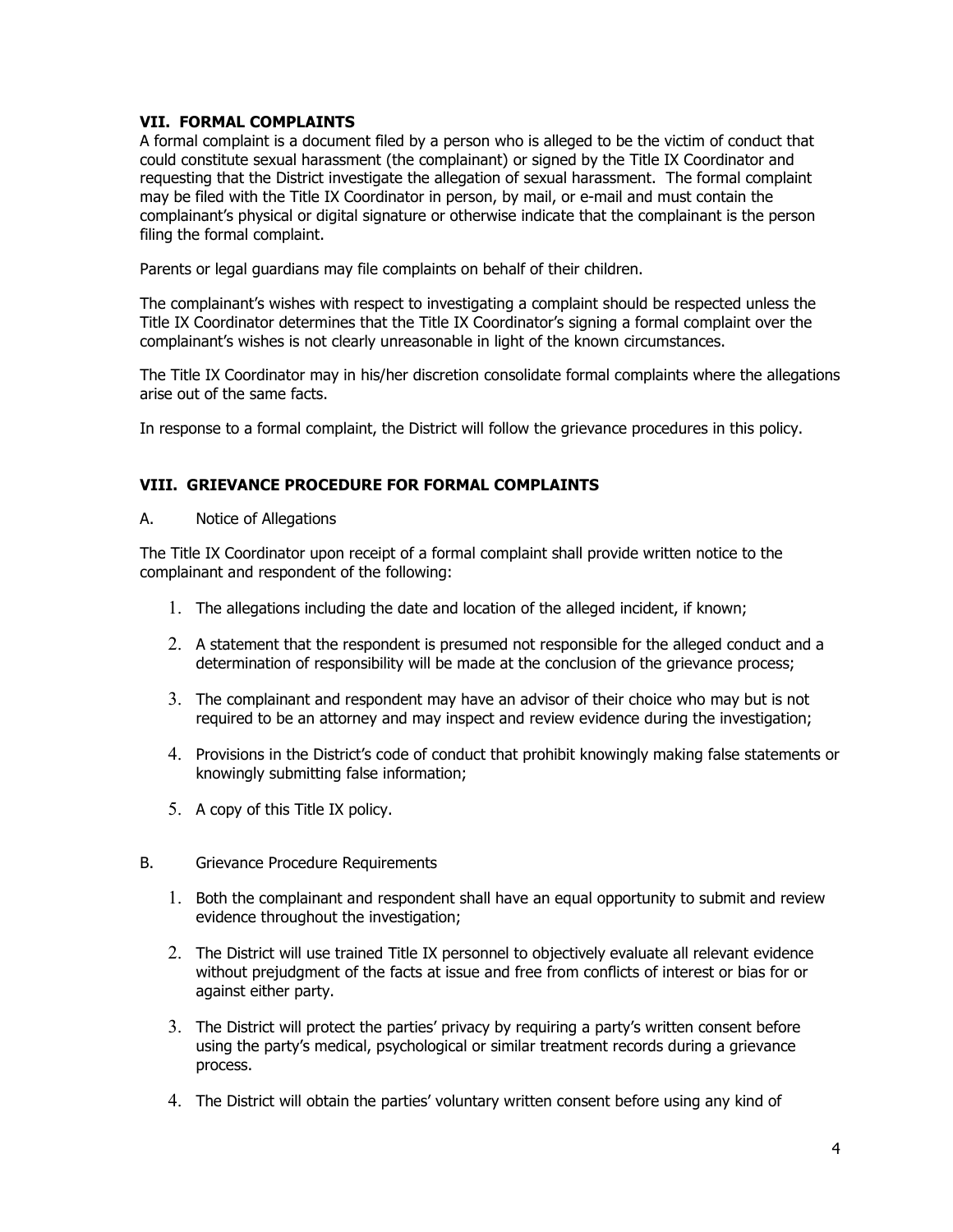informal resolution process, such as mediation or restorative justice, and not use an informal process where an employee allegedly sexually harassed a student.

- 5. The District will apply a presumption that the respondent is not responsible during the grievance process so that the District bears the burden of proof and the standard of evidence is applied correctly.
- 6. The District will use the preponderance of the evidence standard for formal complaints against students and employees.
- 7. The District will ensure the decision-maker for determining responsibility is not the same person as the investigator or the Title IX Coordinator.
- 8. The District will permit the parties to submit written questions for the other parties and witnesses to answer before determining responsibility.
- 9. The District will protect all complainants from inappropriately being asked about prior sexual history.
- 10. The District will not restrict the parties' ability to discuss the allegations under investigation or to gather and produce relevant evidence.
- 11. The District will send both parties a written determination regarding responsibility explaining how and why the decision-maker reached conclusions.
- 12. The District will effectively implement remedies for a complainant if a respondent is found responsible for sexual harassment.
- 13. The District will offer both parties an equal opportunity to appeal.
- 14. The District will protect all individuals, including complainants, respondents, and witnesses, from retaliation for reporting sexual harassment, or participating or refusing to participate in any Title IX grievance process.
- 15. The District will make all materials used to train Title IX personnel publicly available on the District's website.
- 16. The District will document and keep records of all sexual harassment complaints, investigations, and training for seven (7) years.

#### **IX. INVESTIGATION**

The Title IX Coordinator (or the Superintendent, if the Title IX Coordinator is the subject of the complaint), upon receipt of a formal complaint alleging sexual harassment shall immediately authorize an investigation. This investigation may be conducted by District officials or by a third party designated by the District. The investigating party shall provide a written report of the status of the investigation within ten (10) working days to the Title IX Coordinator. If the Title IX Coordinator is the subject of the complaint, the report shall be submitted to the Superintendent.

In determining whether alleged conduct constitutes sexual harassment, the District should consider the surrounding circumstances, the nature of the sexual advances, relationships between the parties involved and the context in which the alleged incidents occurred. Whether a particular action or incident constitutes sexual harassment or sexual violence requires a determination based on all the facts and surrounding circumstances.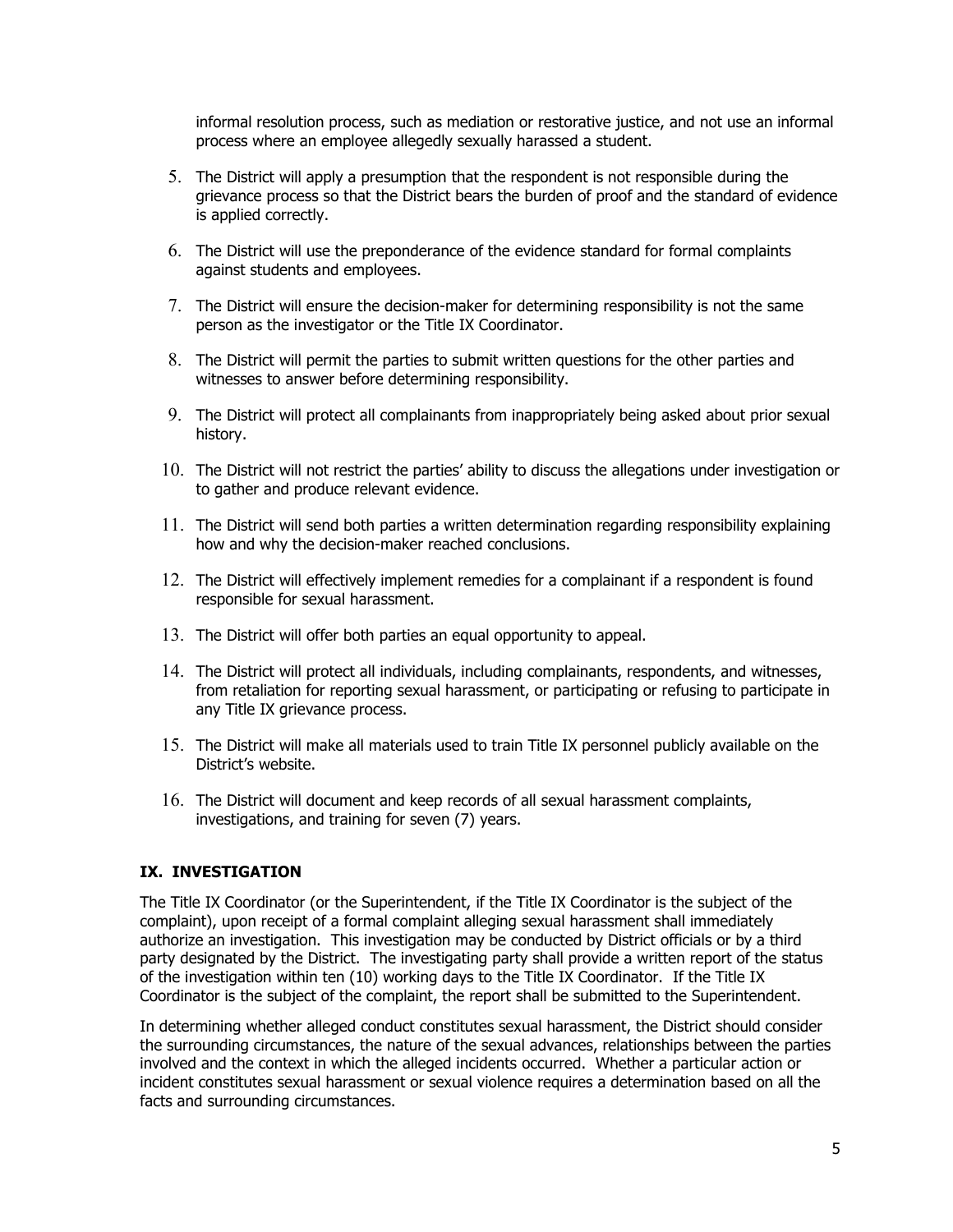The investigation may consist of personal interviews with the complainant, the individual(s) against whom the complaint is filed, and others who may have knowledge of the alleged incident(s) or circumstances giving rise to the complaint. The investigation may also consist of any other methods and documents deemed pertinent by the investigator. Students who are interviewed may have a parent present during the interview.

If during the investigation, the District decides to investigate allegations not in the formal complaint, the Title IX Coordinator shall provide written notice to the parties of the additional allegations.

The District shall provide to a party whose participation is invited or expected written notice of the date, time, location, participants and purposes of all investigative interviews, other meetings, or hearings with sufficient time for the party to prepare to participate.

Prior to the conclusion of the investigation, the investigator shall provide both parties an equal opportunity to inspect and review any evidence obtained as part of the investigation that is directly related to the allegations in the formal complaint including evidence that the investigator does not intend to rely upon. Each party shall have an opportunity to respond to the evidence.

Prior to the completion of the investigation report, the investigator must send to each party and the party's advisor, if any, either in electronic format or hard copy the evidence subject to inspection and review. The parties shall have at least ten (10) days to submit a written response.

The investigator shall create an investigation report fairly summarizing the relevant evidence. The investigator shall send each party and the party's advisor, if any, a copy of the investigation report either in electronic format or hard copy. The parties have ten (10) days to review the investigation report and file a written response.

#### **X. DETERMINING RESPONSIBILITY**

A decision-maker who is not the Title IX Coordinator or investigator must issue a written determination regarding responsibility based on a preponderance of evidence.

Before reaching a determination, the decision-maker must provide each party the opportunity to submit written, relevant questions of any party or witness provide both parties with the answers, and allow for additional, limited follow-up questions. If the decision-maker determines a question is not relevant, the decision-maker must provide a written explanation to the party proposing the question.

# **XI. WRITTEN DETERMINATION OF RESPONSIBILITY**

The decision-maker's written determination must include:

- 1. An identification of the allegations potentially constituting sexual harassment;
- 2. A description of the procedural steps taken by the District from the receipt of the formal complaint through the determination, including any notifications to the parties, interviews with parties and witnesses, site visits, and methods used to gather other evidence;
- 3. Findings of fact supporting the determination;
- 4. Conclusions regarding the application of the District's code of conduct to the facts;
- 5. A statement of, and rationale for, the result as to each allegation, including a determination regarding responsibility, any disciplinary sanctions the District imposes on the respondent, and whether remedies designed to restore or preserve equal access to the District's education program or activity will be provided by the District to the complainant; and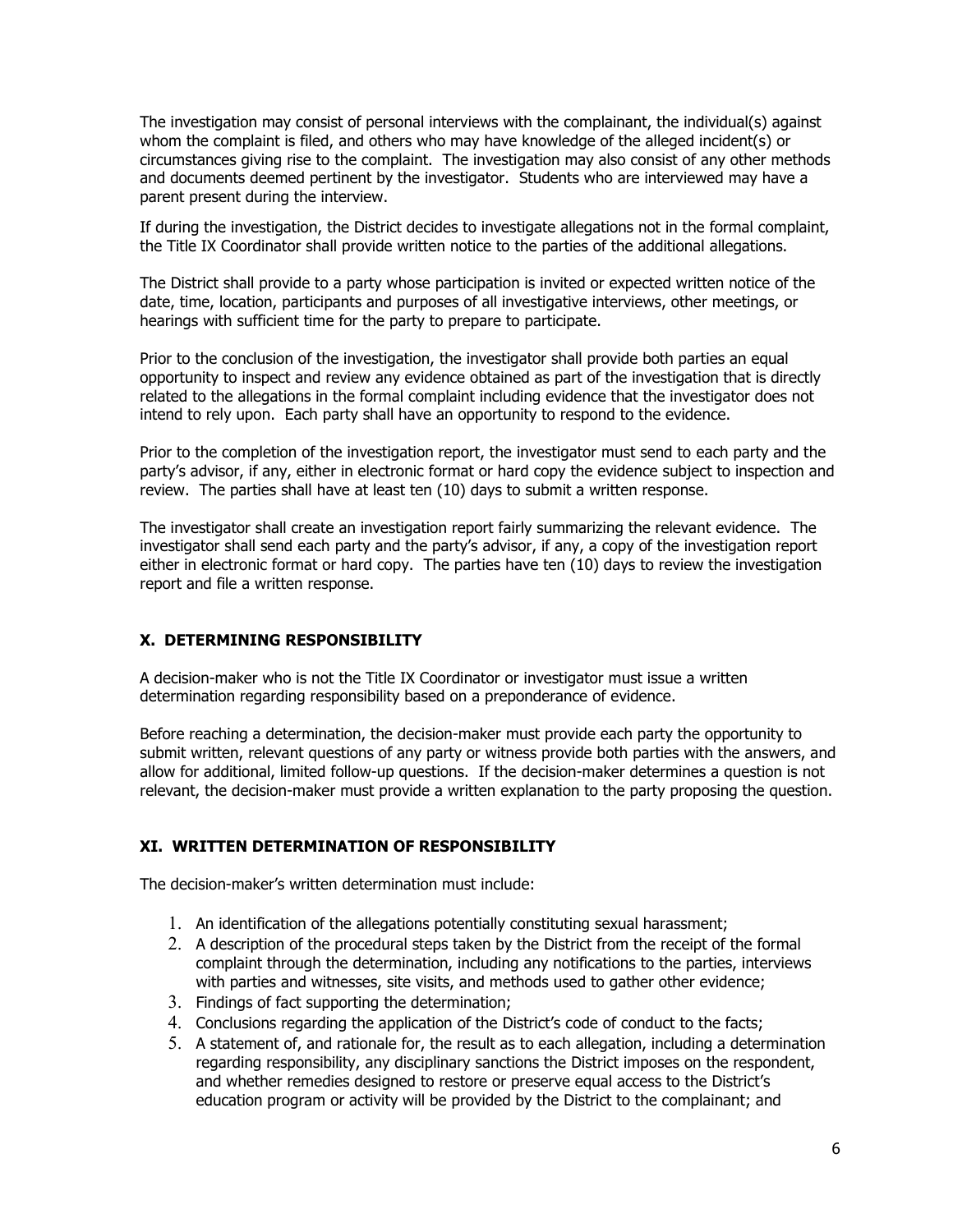6. The District's procedures and permissible bases for the complainant and respondent to appeal.

The District must provide the written determination to the parties simultaneously.

The responsibility determination becomes final either on the date that the District provides the parties with the written determination of the result of the appeal, if an appeal is filed; or if an appeal is not filed, the date on which an appeal would no longer be considered timely.

# **XII. DISMISSAL OF FORMAL COMPLAINT**

### A. Mandatory Dismissal

If the allegations in the formal complaint are not sexual harassment even if proved; or did not occur in the District's education program or activity; or did not occur against a person in the United States, the District will dismiss the formal complaint.

#### B. Permissive Dismissal

The District may dismiss the formal complaint, or any allegations, if at any time during the investigation a complainant notifies the Title IX Coordinator in writing that the complainant would like to withdraw the formal complaint, or any allegations therein; or the respondent is no longer enrolled or employed by the District; or specific circumstances prevent the District from gathering evidence sufficient to reach a determination as to the formal complaint or allegations therein.

The District shall promptly send to the parties simultaneously written notice of the dismissal and reasons.

# **XIII. APPEALS**

Within ten (10) days of the receipt of the written determination, the complainant and respondent may appeal to the Superintendent the dismissal of a formal complaint or any allegations; or the determination of responsibility for the following reasons:

- 1. Procedural irregularity that affected the outcome of the matter;
- 2. New evidence that was not reasonably available at the time the determination regarding responsibility or dismissal was made, that could affect the outcome of the matter; or
- 3. The Title IX Coordinator, investigator, or decision-maker had a conflict of interest or bias for or against complainants or respondents generally or the individual complainant or respondent that affected the outcome of the matter.

The Superintendent shall notify the other party in writing when an appeal is filed and implement appeal procedures equally for both parties.

In the appeal, both parties shall have a reasonable, equal opportunity to submit a written statement in support of, or challenging the outcome. The Superintendent shall issue a written decision describing the result of the appeal, the rationale for the result, and provide the written decision simultaneously to both parties within ten (10) days of receiving all information submitted by the parties.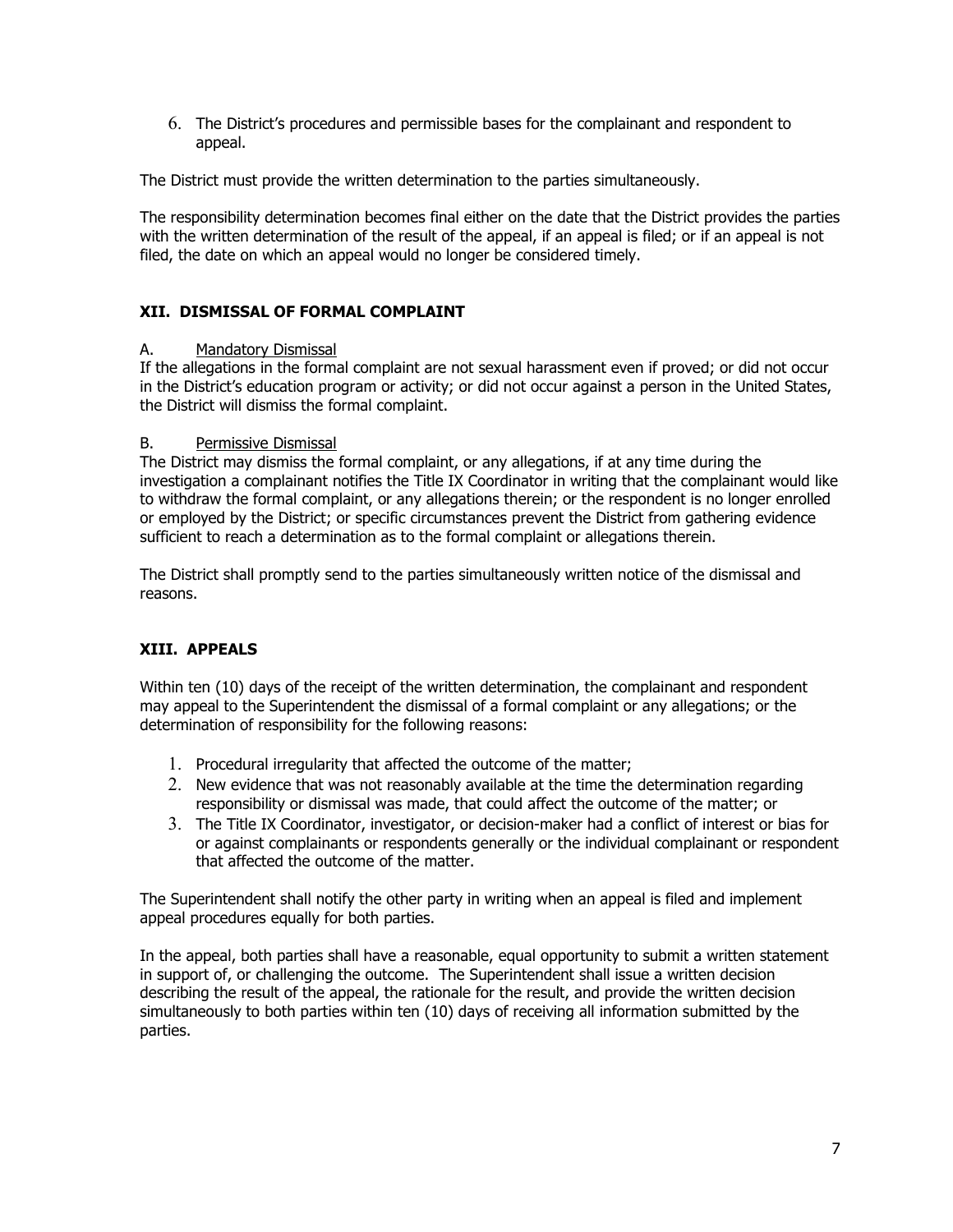#### **XIV. REPRISAL/RETALIATION**

No person may intimidate, threaten, coerce, or discriminate against any individual for the purpose of interfering with any right or privilege secured by Title IX, or because the individual has made a report or complaint, testified, assisted, or participated or refused to participate in any manner in an investigation, proceeding, or hearing under this part. Intimidation, threats, coercion, or discrimination, including charges against an individual for code of conduct violations that do not involve sex discrimination or sexual harassment, but arise out of the same facts or circumstances as a report or complaint of sex discrimination, or a report or formal complaint of sexual harassment, for the purpose of interfering with any right or privilege secured by Title IX, constitutes retaliation.

The District will keep confidential the identity of any individual who has made a report or filed a formal complaint of sexual harassment, any complainant, any individual who has been reported to be the perpetrator of sex discrimination, any respondent, and any witness, except as may be permitted by the FERPA, or as required by law, or to carry out Title IX, including the conduct of any investigation, hearing of judicial proceeding arising thereunder.

Complaints alleging retaliation may be filed according to the grievance procedures for sex discrimination.

The exercise of rights protected under the First Amendment does not constitute retaliation.

# **XV. ALLEGED CONDUCT NOT PROHIBITED UNDER TITLE IX**

Allegations of conduct that are not prohibited by Title IX may be investigated under the District's other policies and rules of conduct.

# **XVI. SEXUAL HARASSMENT OR SEXUAL VIOLENCE AS CHILD ABUSE OR SEXUAL ABUSE**

Under certain circumstances, sexual harassment or sexual violence may constitute child abuse or sexual abuse under New Hampshire law. In such situations, the District shall comply with said laws including any reporting obligations.

# **XVII. DISCIPLINE**

The School District will take such disciplinary action it deems necessary and appropriate, including warning, suspension or immediate discharge to end sexual harassment and sexual violence and prevent its recurrence.

### **XVIII. ALTERNATIVE COMPLAINT PROCEDURES, LEGAL REMEDIES, AND INQUIRIES ABOUT TITLE IX**

At any times, whether or not an individual files a complaint or report under this policy, an individual may file a complaint with the Office for Civil Rights ("OCR"), of the United States Department of Education, or with the New Hampshire Commission for Human Rights.

- 1. Office for Civil Rights, U.S. Department of Education, 5 Post Office3 Square, 8<sup>th</sup> Floor, Boston, MA 02019-3921; Telephone number (617) 289-0111; Fax number (617) 289-0150; E-mail [OCR.Boston@ed.gov](mailto:OCR.Boston@ed.gov).
- 2. New Hampshire Commission for Human Rights, 2 Industrial Park Drive, Concord, NH 03301;